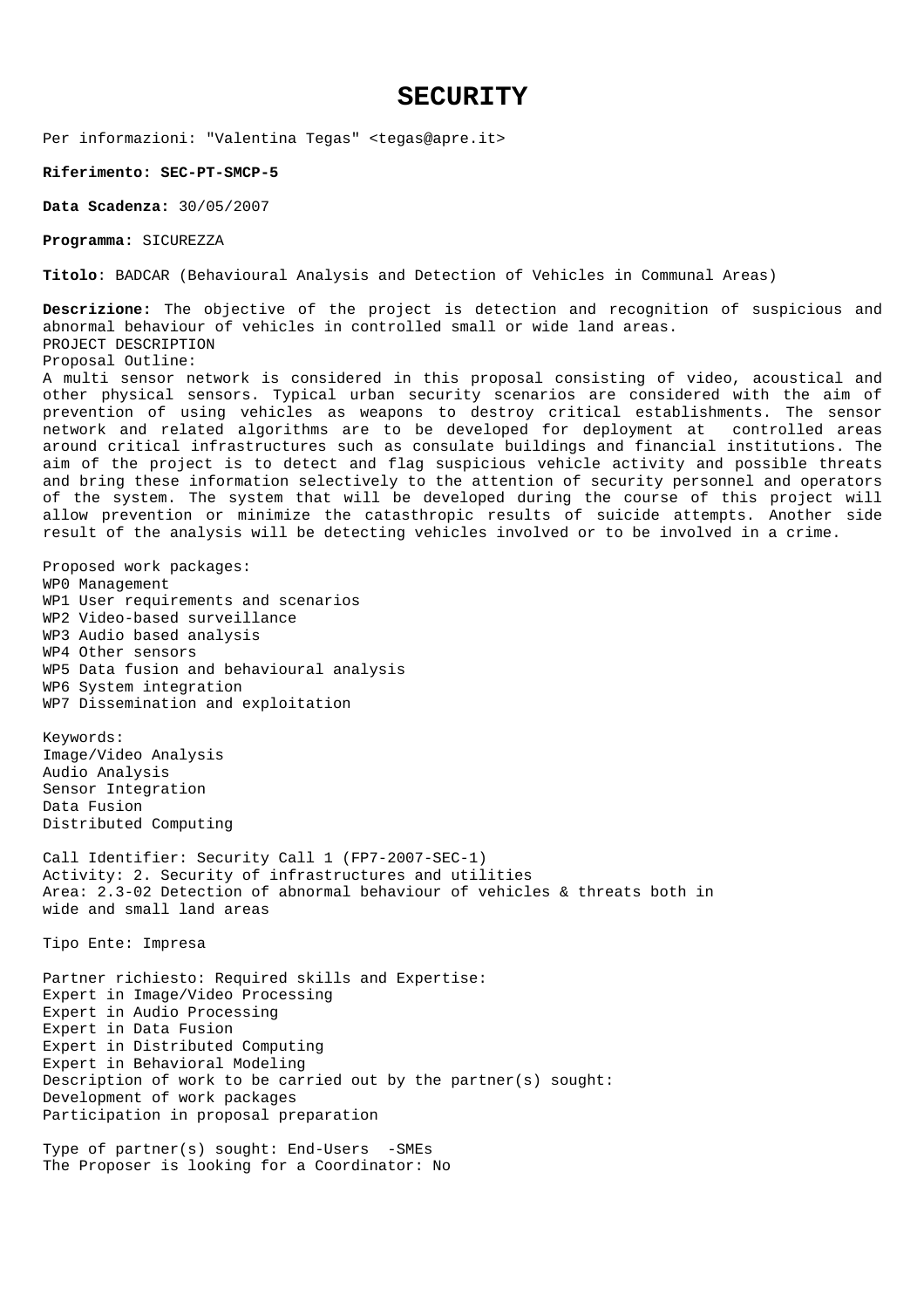### **Riferimento: SEC-PT-SMCP-4**

**Data Scadenza**: 30/05/2007

**Programma**: SICUREZZA

**Titolo:** UDM (**U**ncertain **D**ecision **M**aking)

**Descrizione**: The objective of the project is to provide decision support under uncertainty with a proper human interface for moving between possible outcomes efficiently and quickly.

## **PROJECT DESCRIPTION**

Proposal Outline:

The ability to deal with uncertain information in a straightforward and natural way is expected to: improve the quality of planning; enable more rational responses to unexpected events; provide new levels of situation awareness; and allow a better understanding of available options. These enhancements to the decision making process will enable people and machines to make better decisions in less time and with lower costs in any command and control system. Another aspect of the project is to display the results in a suitable format that will speedup the decision process. The user should be able to move between available options monitoring easily all positive and negative aspects with attached probabilities and possible results of that decision.

Proposed work packages: WP0 Management WP1 Statistical Analysis WP2 Multi-Sensor Integration WP3 Data Fusion and processing WP4 Optimization WP5 Decision Algorithms WP6 Human Interface Design WP7 System integration WP8 Dissemination and exploitation Keywords: Uncertainty Information Theory Decision Information Theory Call Identifier: Security Call 1 (FP7-2007-SEC-1) Activity: 4. Restoring security and safety in case of crisis Area: 4.3-02 Intelligent decision support Tipo Ente: Impresa Partner richesto: Required skills and Expertise: Statistical analysis Decision algorithms Optimization Data Fusion HMI Design Description of work to be carried out by the partner(s) sought: Development of work packages Participation in proposal preparation Type of partner(s) sought: Universities and Research Centers End-Users SMEs The Proposer is looking for a Coordinator: No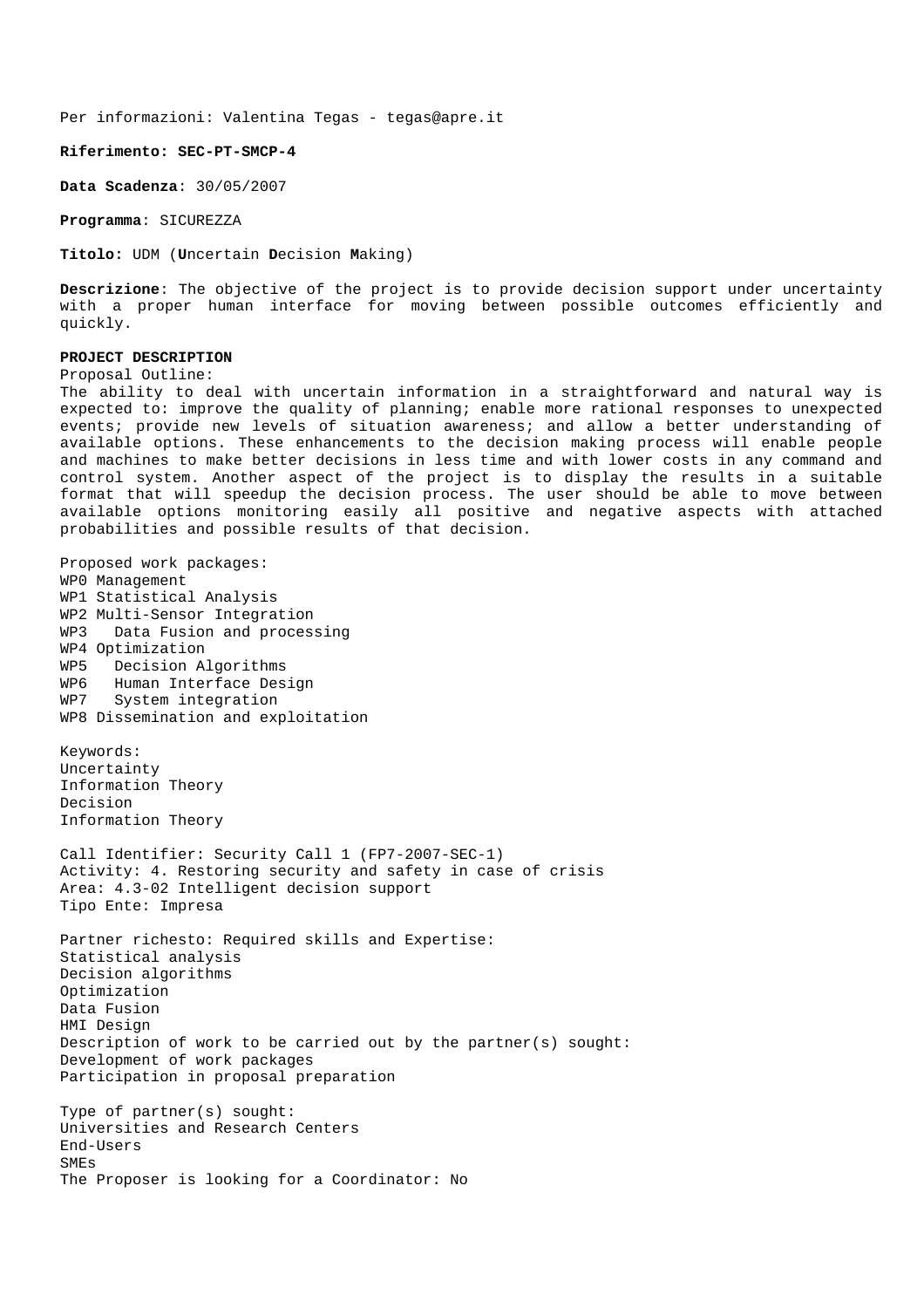#### **Riferimento: SEC-PT-SMCP-1**

**Data Scadenza**: 31/05/2007

**Titolo**: Improvised Explosive Materials: Properties, Detection, Neutralization

**Descrizione:** The scope of this proposal includes investigation of properties and characterization of these explosives, which represent a rapidly growing threat to public security posed by terrorist organizations worldwide. Obviously, the development of detection technologies is of particular importance because standard methods and devices that are currently deployed in airports and other public facilities for detection of conventional explosives cannot detect the peroxides. We are looking for corporate and academic partners to complement the existing consortia. Please let us know whether your organization would be interested in joining this research effort and what would be your contribution. Abstract – Peroxide based explosive, including TATP, DADP and HMTD represent a growing challenge to public security. The threat arises primarily from the fact that these explosives are easily prepared from cheap raw materials that are available in the free market and from the fact that these explosives are quite difficult to detect. Neither training nor experience is required for the synthesis of these explosives and for their use in improvised explosive devices (IEDs). Furthermore, these materials, which serve as both detonator and main charge, can be initiated by a spark, minor friction or impact. It is a particularly alarming that various terrorist groups have started to combine these sugar-like substances with various polymeric binders and pigments to produce plastic explosives that are soft, and hand malleable, more resistance to mechanical stress and have the benefit of being less sensitive than the crystalline substance and can be molded into innocent-looking toys, food or household items. Obviously, there is an urgent need for the development of detection and identification technologies. In addition, there are many other aspects of the problem that should be pursued. These include comprehensive study of their chemistry and properties, including post blast analysis and identification of the type, fast and reliable on-site neutralization of captured material, identification of the manufacturing method, as well as origin of the captured explosives. The Work Plan - the proposed work plan comprises eight Work Packages: WP1 Synthesis and characterization of Improvised Explosives • Study various synthetic methods of TATP, DADP, HMTD and their analogs. • Determine physico-chemical properties and characterize the various peroxides. • Prepare plastic peroxide explosives using various binders and dyes. • Study the above described compounds by XRD, DSC and X-ray crystallography. • Study the metal binding properties of TATP by isothermal calorimetry and NMR. WP2 Study of the explosion parameters by a fast camera • Study the decomposition pathway by monitoring with a fast camera. • Study methods of initiation. • Study the spectral parameters of the explosion. WP3 Effect of binders and solvents. • Study composition sensitivity and properties. • Develop detection technologies. • Post blast analysis. WP4 Development of detection methods • Detection of explosives in captured materials and on suspected surfaces • Development of specific sniff-detectors for gas phase detection. WP5 Neutralization of captured materials • Controlled neutralization of peroxide explosives in urban areas. • Removal and handling of peroxide-based explosive devices. WP6 Dissemination and Exploitation WP7 Management Tipo Ente: Centro di Ricerca

Partner richiesto: We are looking for academic and industrial research groups who has an interest in basic and applied research on improvised explosive materials and are specialized in the followings fields: Energetic materials Analytical methods for gas-phase detection of explosives Chemical, biological and nanotechnological sensors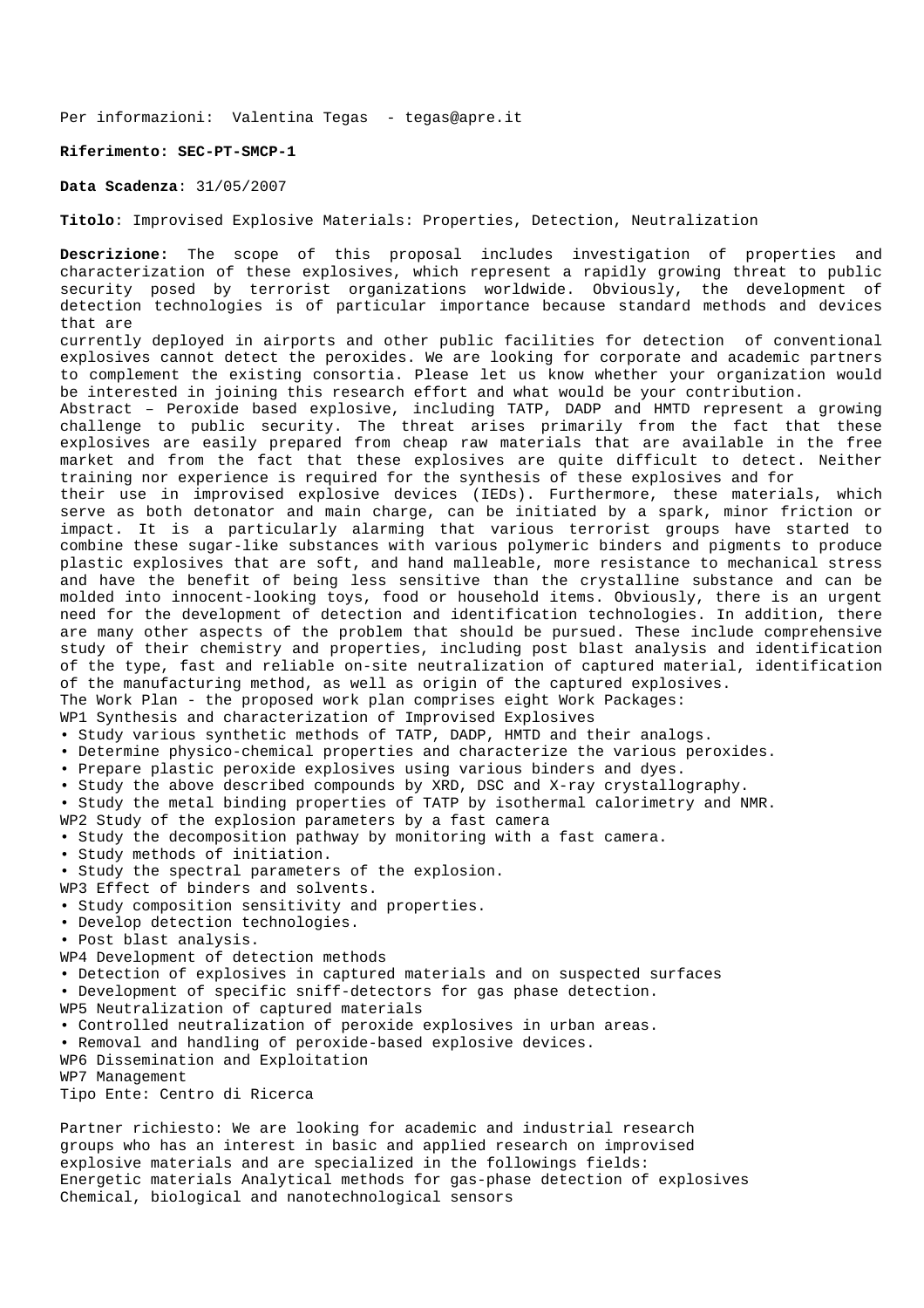#### **Riferimento: SEC-PT-SMCP-2**

Data Scadenza**: 31/05/2007** 

#### Programma**: SICUREZZA**

**Titolo**: Smart Surveillance Network Camera

**Descrizione**: The proliferation of surveillance cameras in major cities all-around the world is a known fact. Yet, public concerns related to personal privacy and 'big-brother' syndrome aside, their effectiveness in decreasing the crime rate and their value as an anti-terrorism tool are currently being questioned. Despite multi-billion dollar investments, the experience in the field has proved that the capabilities of such systems are far below the required minimum for providing decisive results and connecting cameras to expensively-manned control rooms is not always a viable option. Consequently, surveillance systems of higher intelligence

are in high-demand for both public and private applications. We propose to develop a Smart Surveillance Network Camera with the following features:

- object recognition
- activity recognition
- multi-camera single-stream tracking and recording
- remote programmability
- cooperative operation
- open-architecture for accommodating value-added software and services provided by the third-parties

## PROJECT DESCRIPTION

Proposal Outline:

A Smart Surveillance Network Camera system will be having four basic building blocks.

- A high-speed communication network
- An intelligent connection box for connecting cameras to the network
- A computer for storing video streams, viewing, communications with the
- outside-world and software upgrades and maintenance
- A number of surveillance cameras

The Intelligent Connection Box (ICB) is the core component of the system.

Each ICB is individually programmable for a number of tasks over the network using the control PC. A given task definition includes code, relevant data and a list of events of interest to be reported. Thus, the system is capable of raising an alarm and sending and receiving requests from other ICBs. ICBs will be designed as single and multiprocessor units with the ultimate aim of being integrated with the camera into a single unit. In the multiprocessor version, the visual data stream from the

camera will be broadcasted to processors simultaneously and the unit will operate in a Multiple-Instruction-Single-Data fashion so that a larger number of tasks can be carried out concurrently. Upon completion of the project, the system should be able to support the following scenarios for the private user.

1. Detecting and recording people who enter the front yard of the house. If instructed, alerting the user by e-mail or an MMS message to a preset GSM phone number.

2. Detecting and recognizing three cars belonging to the household and monitoring activity around them after the car is parked. Alerting user by any of the above means when people come into physical contact with the cars or hang around them for too long.

Upon completion of the project, the system should be able to support the following scenarios for the official user.

1. Broadcasting digital photos of a person to cameras to start a metropolitan area-wide search.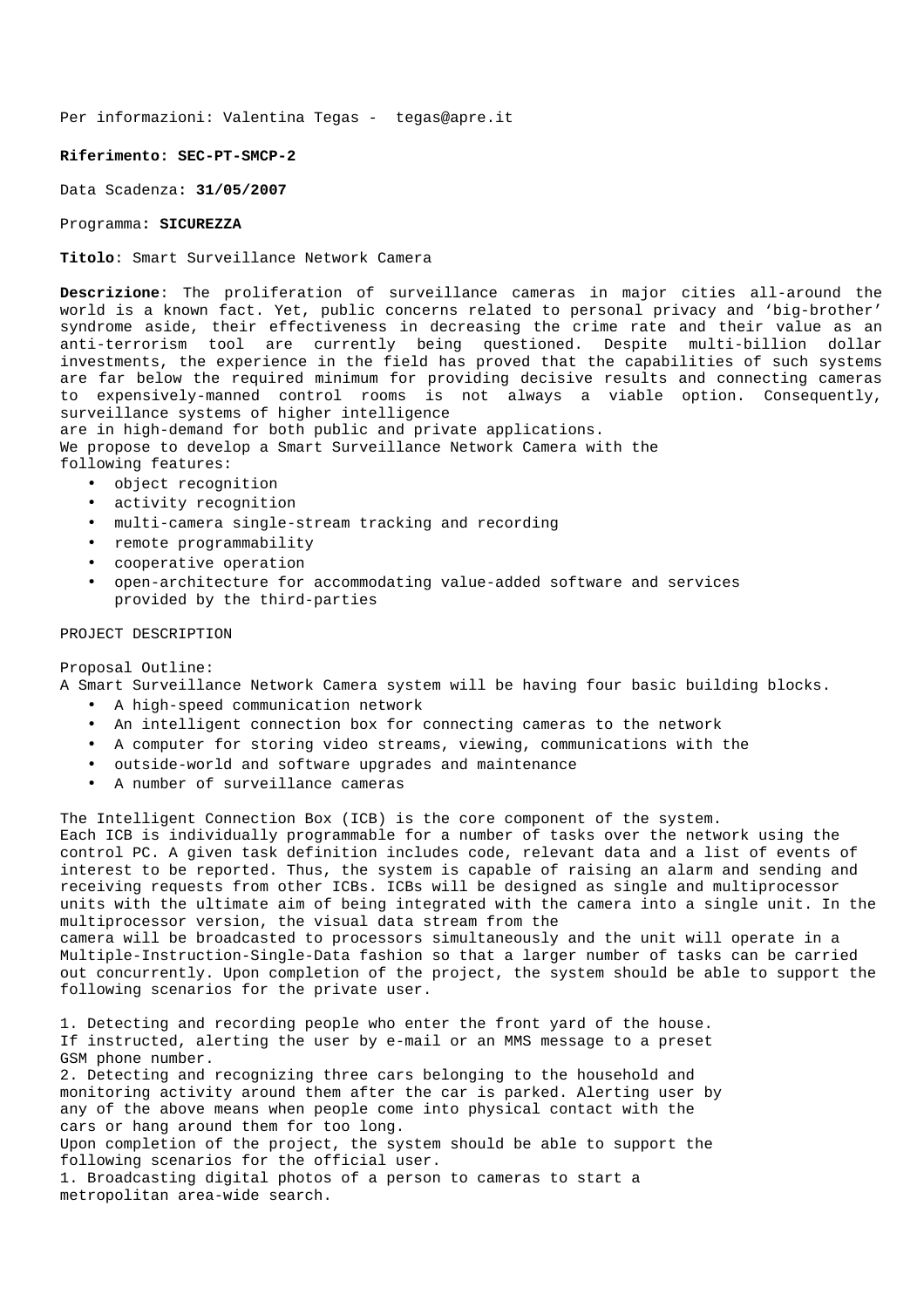2. After the detection of the person involved, initiation of a tracking session by the human operator. As the target moves, s/he may enter and leave the fields of view of many cameras but whole tracking session will be combined into a single visual data stream and will be recorded as such.

This capability requires a target object handover mechanism somewhat analogous the call handover mechanism in GSM networks so that a camera can be associated with the tracking session and released as required.

3. Recognizing the acts of sabotage to camera itself (such as changing the direction of the camera, spray painting the lens or covering it by any other means) and requesting other cameras to record the event when cameras are placed to include each other within their fields of view.

We also intend to make our platform available to other researcher and developers in the field so that by following a set of guidelines, they will be able to provide value-added services of their own to the end-user (such as monitoring the ctivities of the elderly or pets in the house when they are all alone) without having to worry about device drivers, communications and process management infrastructure.

We have considerable experience in designing and developing industrial vision processing systems. We developed an optical sorter which is capable of separating coal from stone using a camera and high speed air valves. A single camera image is used for controlling 100 valves and the system is capable of processing 24-bit true-color images over 90 fps. Valve controllers, communication hardware and related embedded software is also designed and implemented by us. We also developed an optical classifier for classifying cut and polished marble tiles according to their color and vein structure. The system is capable of processing 640x480 24-bit

true-color images at 60 fps and works with both USB web-cams and high-end industrialquality Firewire cameras. Our ongoing project is about surveillance of people and their activities over a camera network. We are particularly interested in developing a system which is capable of automatically recognizing a person depositing an object and leaving, and bringing the event to the attention of the human operator.

Tipo Ente: Impresa

Partner richiesto: Required Skills and Expertise:

- Camera manufacturers
- Embedded systems designers and developers
- Device driver designers and developers
- Communications protocol designers and developers
- Object detection/recognition algorithms developers
- Activity detection/recognition algorithms developers

Description of work to be carried out by the partner(s) sought:

- Developing intelligent connection boxes
- Developing device drivers
- Developing object detection/recognition algorithms
- Developing activity detection/recognition algorithms
- Integrating the algorithms to the embedded environment
- Developing system management software for the control PC
- Field testing of the prototypes in real-life environments

Type of partner(s) sought:

Industrial, Research Institutes, Academics, End Users from Law-Enforcement Agencies

The proposer is looking for a Coordinator.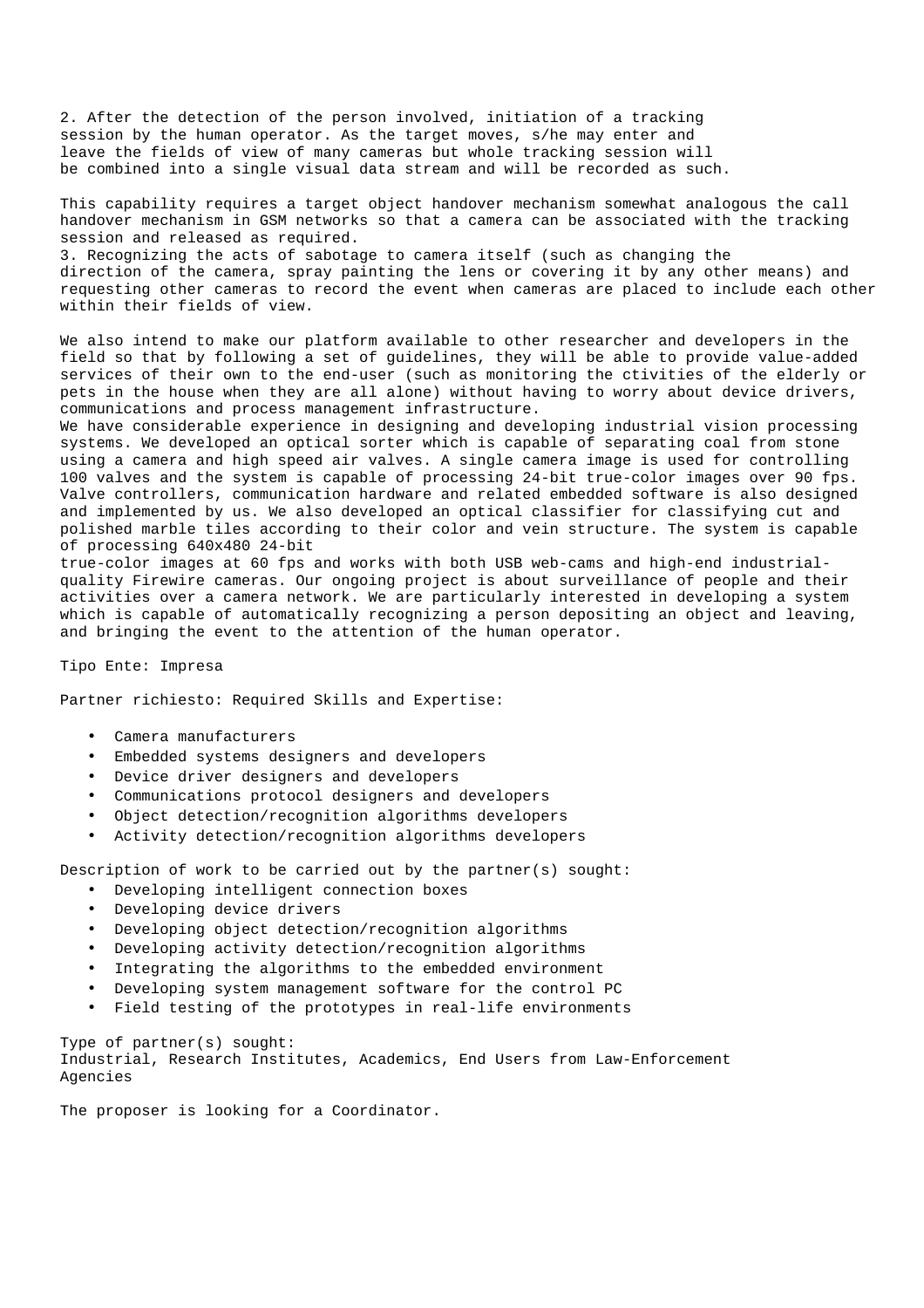**Riferimento: SEC-EU-SMCP-3**

**Data Scadenza: 30/05/2007** 

Programma: **SICUREZZA**

**Titolo**: CAPELWAR (Capillary Electrophoresis of Potential Chemical and Biological Warfare Agents)>

**Descrizione:** Main scope: Prediction of Analytical Properties and Detection of Potential Chemical and Biological Warfare Agents by Capillary Electrophoresis

Objective: This proposal aims to develop a portable field instrument capable of detecting possible warfare agents on the spot. This instrument will base on capillary lectrophoresis (CE) method which, due to the small geometrical dimensions of the capillary and detection systems, recommends itself as a good candidate for compact portable field instrument that could possibly be used for the analysis of CBWA on the spot.

PROJECT DESCRIPTION Proposal Outline:

CE is a separation method which bases on the differences of migration of the analytes under electric field. Compared to the other analytical methods (chromatography, or  $spectroscopy)$  CE has small sample consumption  $(k#61549:L)$ , speed of analysis is high (minutes), and detection limits are low (ppm). Also CE instrumentation is rugged and simple and can be miniaturized to be a prototype of a field instrument. In general capillaries are disposable. In the proposed instrument the detection of the analytes will be performed by contactless conductivity detector (CCD) which measures analyte conductivity in separation media and have reduced dimensions compared to optical detectors. Due to the availability of various electrolytes as separation media and affinity probes, the specific protocols for large spectrum of CBWA can be designed.

SEC-2007-1.3-03 Localization and tracking of components of substance production

Tipo Ente: Università

Partner richiesto: Keywords: Chemical and Biological Warfare Agents (CBWA) Portable field instruments Capillary electrophoresis (CE)

PARTNER PROFILE SOUGHT Required skills and Expertise: Expert in chemical analysis – separation methods Expert in analytical instrumentation

Description of work to be carried out by the partner(s) sought:

Participation in proposal preparation and development of work packages Design and upgrade of instrument for use on the field

Type of partner(s) sought:

Instrument developers, End-Users

The Proposer is looking for a Coordinator: YES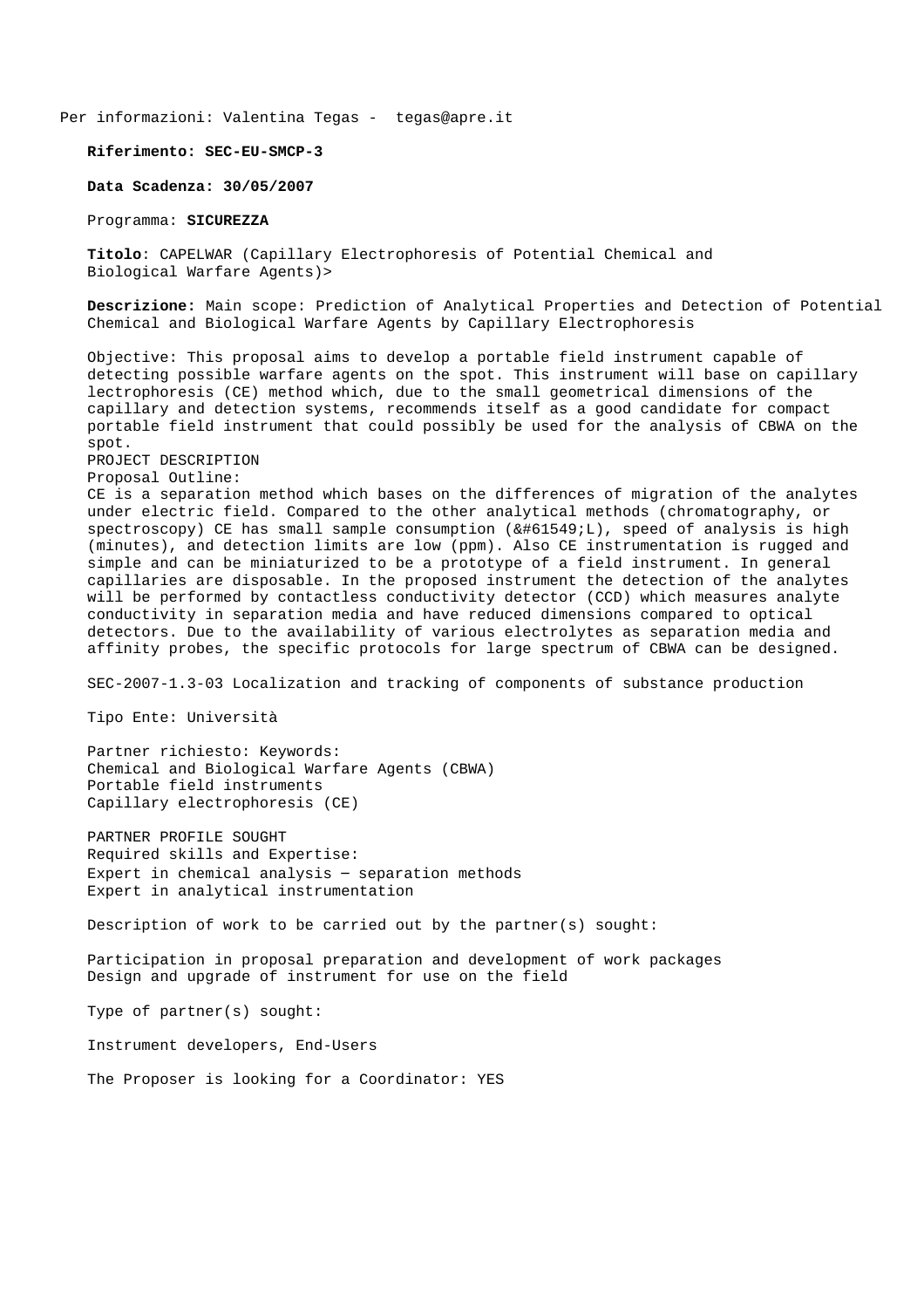#### **Riferimento: SEC-PT-LCP-1**

Data Scadenza: **31/05/2007**

Programma: **SICUREZZA** 

**Titolo**: MINIPATROL- Miniaturized Multisensored Patrolling System For Airport and Other Check Points Security

**Descrizione**: Our main objective is to protect individuals and infrastructures against potential terrorism attacks and also to detect narcotics by developing an advanced integrated mobile security system. MINIPATROL is an explosive and narcotic drugs advanced detection and alerting system especially useful for airports and other check points.

DESCRIPTION OF THE WORK

MINIPATROL is an explosive and narcotic drugs advanced mobile detection and alerting system. It is composed of miniaturized patrol vehicle(s) equipped with multiple sensors, auxiliary mobile/fixed sensors communicating with the patrol vehicle and command room, video cameras including also night sight system, and a command room.

Main Work Packages are related to:

- Mobile chemical sensor system development for explosives and narcotic drugs detection
- Miniaturized vehicle design and development
- Sensor system integration on a miniaturized patrol vehicle

• Remote control (Tele-Operation) of patrol vehicle and communication

between patrol vehicle(s), mobile/fixed sensors and command room

• Integration with automatic video analysis and night sight systems

Topic in the Work programme Intelligent Surveillance and Border Security SEC-2007-3.2-03, SEC-2007-3.2-01, SEC-2007-3.2-02 (3.2 Integration Projects)

Tipo Ente: Centro di Ricerca>

Partner richiesto: Target Partners' Organisation type: Consultancy, Research, Education, Industry,Non-Commercial, SME

Target Partners' Expertise: Vision Systems (Optical and Infrared Sensor Technologies), Remote Control, Communication Technologies, Unmanned Vehicle Developers CONTACT DETAILS